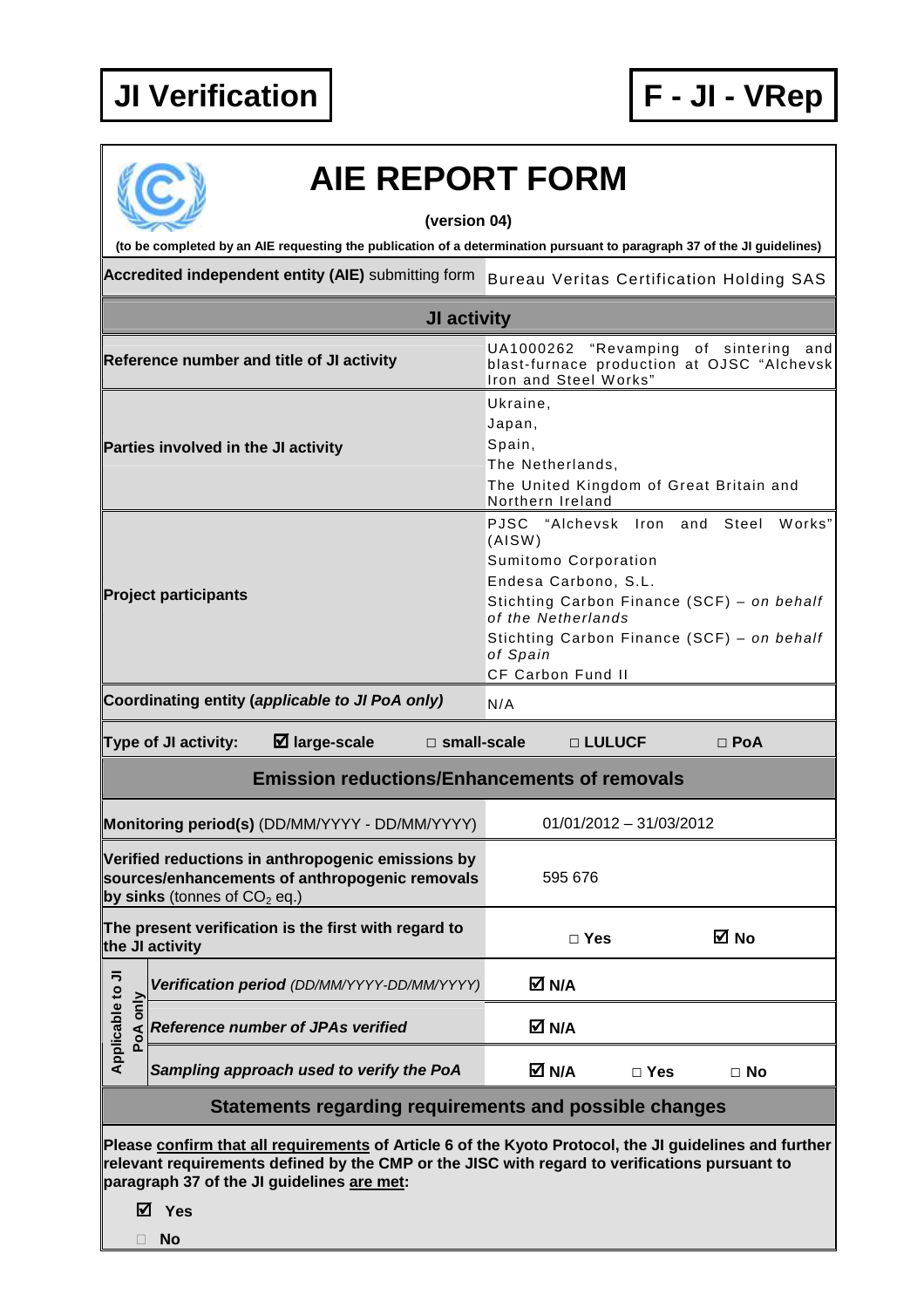| <b>Verification opinion</b><br>Please provide a verification opinion (or a reference to the verification opinion in one of the<br>documents attached), including a statement regarding materiality and level of assurance, in<br>accordance with the Standard for applying the concept of materiality in verifications |          |               |                   |  |  |  |  |
|------------------------------------------------------------------------------------------------------------------------------------------------------------------------------------------------------------------------------------------------------------------------------------------------------------------------|----------|---------------|-------------------|--|--|--|--|
| The verification opinion is provided in the<br>ver/0494/2012 version 02 of 06/06/2012.                                                                                                                                                                                                                                 | attached | Verification  | Report NºUKRAINE- |  |  |  |  |
| The project design was revised in the current<br>monitoring period, after the determination has<br>been deemed final                                                                                                                                                                                                   |          | $\Box$ Yes    | ⊠ No              |  |  |  |  |
| If yes, please list all revisions to the project design<br>and express a determination opinion (or provide a<br>reference to an attached document containing the<br>required information)                                                                                                                              | M N/A    |               |                   |  |  |  |  |
| If project design was revised in the current<br>monitoring period, please confirm that conditions<br>defined in JI guidelines (paragraph 33) are still met                                                                                                                                                             | M N/A    | $\Box$ Yes    | $\Box$ No         |  |  |  |  |
| If project design was revised in the current<br>monitoring period, please confirm that the changes<br>do not alter the original determination opinion                                                                                                                                                                  | M N/A    | $\Box$ Yes    | $\Box$ No         |  |  |  |  |
| If project design was revised in the current<br>monitoring period, please confirm that:                                                                                                                                                                                                                                |          |               |                   |  |  |  |  |
| (a) Physical location of the project has not changed                                                                                                                                                                                                                                                                   | M N/A    | $\square$ Yes | $\Box$ No         |  |  |  |  |
| $(6)$ If emission sources have changed, they are<br>reflected in an updated monitoring plan                                                                                                                                                                                                                            | M N/A    | $\Box$ Yes    | $\Box$ No         |  |  |  |  |
| (c) Baseline scenario has not changed                                                                                                                                                                                                                                                                                  | M N/A    | $\Box$ Yes    | $\Box$ No         |  |  |  |  |
| (d) Changes are consistent with JI specific approach<br>or CDM methodology upon which the<br>determination was prepared for the project                                                                                                                                                                                | M N/A    | $\Box$ Yes    | $\Box$ No         |  |  |  |  |
| The monitoring plan was revised in the current<br>monitoring period                                                                                                                                                                                                                                                    |          | $\Box$ Yes    | ⊠ No              |  |  |  |  |
| If yes, please specify for which technologies and measures<br>under each type of JPA the monitoring plan was revised<br>(applicable to JI PoA only)                                                                                                                                                                    |          |               |                   |  |  |  |  |
| The current revisions to the monitoring plan<br>improve the accuracy and/or applicability of<br>information collected, compared to the original<br>monitoring plan without changing conformity with<br>the relevant rules and regulations for establishing<br>monitoring plans                                         | M N/A    | $\Box$ Yes    | $\Box$ No         |  |  |  |  |